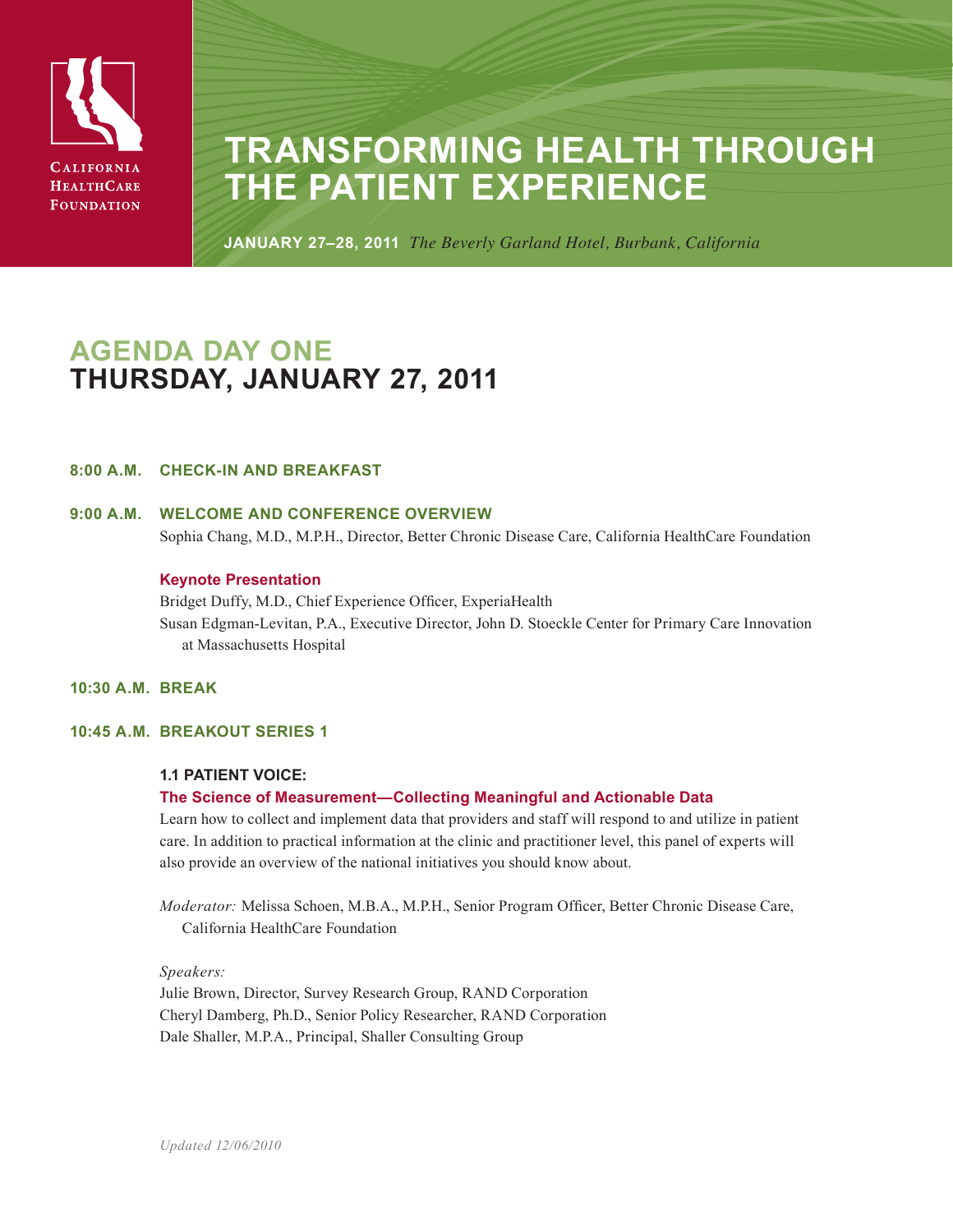#### **1.2 LEADERSHIP ROUNDTABLE:**

#### **The Business Case—Why the Patient Experience Should be a Top Strategic Priority**

Healthcare systems today face tremendous pressure to achieve clinical and financial results, often leading to a focus on efficiency and financial performance at the expense of the patient experience. Three organizational leaders will share how they elevated the priority of the patient experience within their organizations, and consequently improved safety, clinical quality and financial results.

*Moderator:* Jill Steinbruegge, M.D., Ph.D., President, Steinbruegge Consulting

#### *Speakers:*

Marcia Hall, Chief Executive Officer, Sharp Coronado Hospital Paul Kaye, M.D., Medical Director, Hudson River HealthCare Karen Tejcka, R.N., B.S.N., M.P.H., Administrator Women-Child Services, Behavioral Health, Kaiser Permanente, Orange County Service Area

#### **1.3 SOLUTIONS:**

# **Physician-Patient Communication—Improving Communication to Enhance the Patient Experience**

Patient-centered communication improves both the patient experience and clinical outcomes, while also enhancing physician satisfaction. Hear the strategies three organizations used to enhance patientcentered communication among their physicians. This session will provide an opportunity to engage in deeper conversation about how to develop capacity and build enthusiasm to prepare your organization for change.

*Moderator:* Veenu Aulakh, M.P.H., Senior Program Officer, Innovations for the Underserved, California HealthCare Foundation

#### *Speakers:*

Jonathan Barash, M.D., Silver Avenue Health Center P.T. Koenig, M.D., Sutter West Medical Group Terry Stein, M.D., Director, Clinician-Patient Communication, The Permanente Medical Group

#### **1.4 SOLUTIONS:**

#### **The Key Components—Building a Successful Patient-Centered Care Program**

Improving the quality of care requires focusing on numerous dimensions that are important to patients. Learn how one community health center improved the experience and care of their patients by focusing on six key program elements: access, continuity of care, integration of behavioral health, patient selfmanagement, group visits and team-based care. This session will include hands-on exercises to help you develop strategies and tools to sustain change.

*Speaker:* Carolyn Shepherd, M.D., Chief Medical Officer, Clinica Family Health Services

# **12:15 p.m. Break**

**12:30 p.m. Lunch**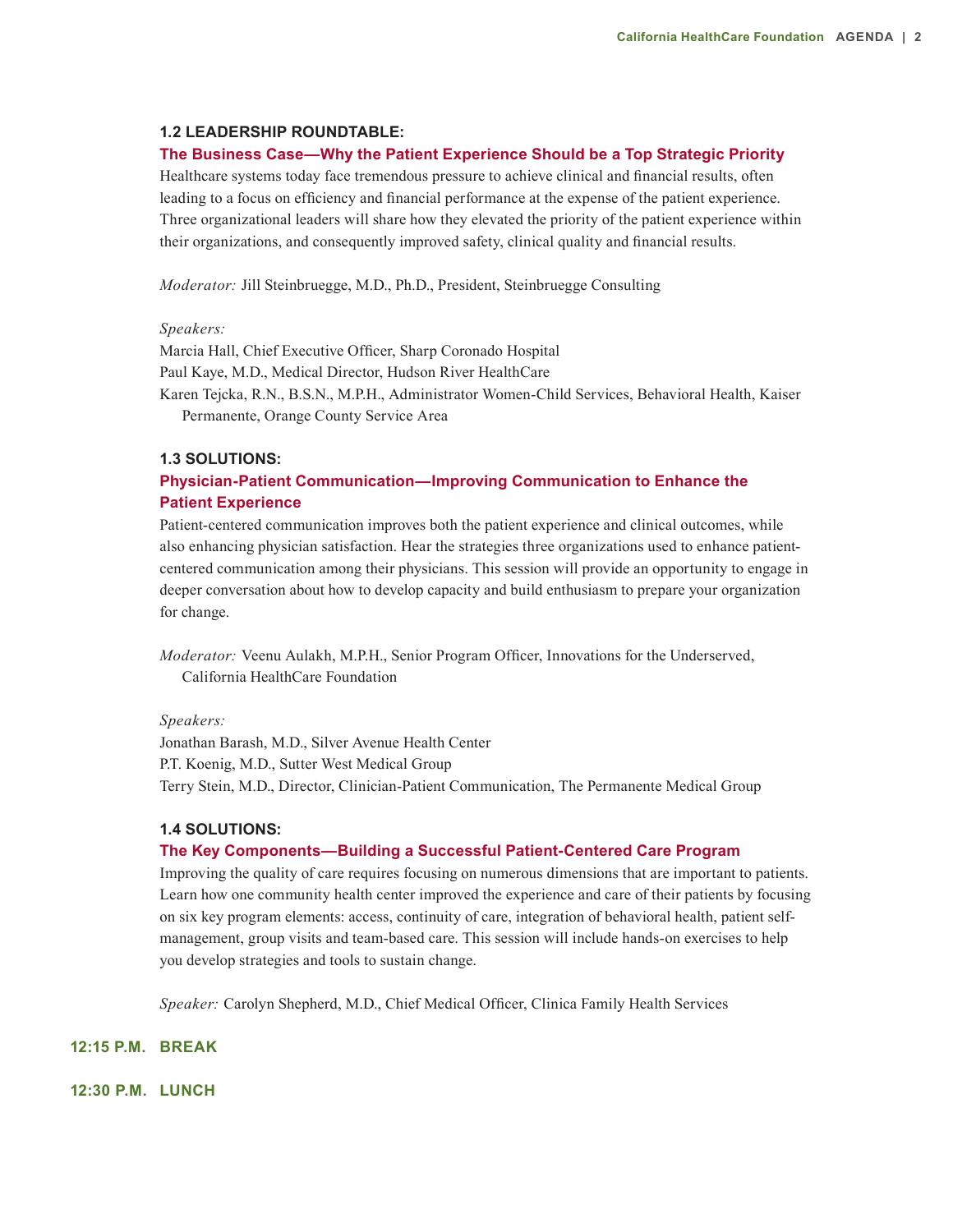### **1:30 p.m. Learning From Patient and Family Stories**

#### **Patient Panel**

*Moderator:* Bev Johnson, President and Chief Executive Officer, Institute for Patient- and Family-Centered Care

**2:30 p.m. Break**

#### **3:00 p.m. Breakout Series 2**

#### **2.1 SOLUTIONS:**

#### **Creating a Patient-Centered Clinic Through Improved Access to Care**

Patients value the ability to access care and advice from their provider or care team in a timely manner, whether it be making an appointment for routine care or receiving a call back from the physician's office. Several safety net organizations will discuss how they have implemented and sustained improved access to care with great results.

*Moderator:* Tammy Fisher, M.P.H., Director, Quality and Performance Improvement, San Francisco Health Plan

#### *Speakers:*

John Pendleton, M.D., Associate Medical Director, Petaluma Health Center Carolyn Shepherd, M.D., Chief Medical Officer, Clinica Family Health Services Albert Yu, M.D., Medical Director, Chinatown Public Health Center

#### **2.2 Leadership Roundtable**

#### **The Key Ingredient—Leadership Commitment**

Creating leadership positions at the executive level and identifying talented leaders to develop and champion patient experience strategy is essential to ensuring that results are sustained over time. Panel members will discuss how their organizations engaged and supported clinical and administrative leadership, the challenges faced on the path to experience improvement and strategies for delivering results.

*Moderator:* Bridget Duffy, M.D., Chief Experience Officer, ExperiaHealth

*Speakers:*

Kelly Pfeifer, M.D., Medical Director, San Francisco Health Plan Alex Terrazas, M.D., Redlands Family Practice Sally Turner, R.N., M.S., Director, Patient and Family Centered Care, Aurora Sinai Medical Center

#### **2.3 PATIENT VOICE:**

#### **Involving Patients and Families in Improving Care**

Including patients and families in improvement efforts has yielded a wealth of insights for healthcare systems—not only in how to improve the experience for both patients and providers, but also in how to develop patient-centric safety practices. Hear how these organizations have effectively created programs to listen to the voice of patients and families and engage them in the improvement process to achieve positive results.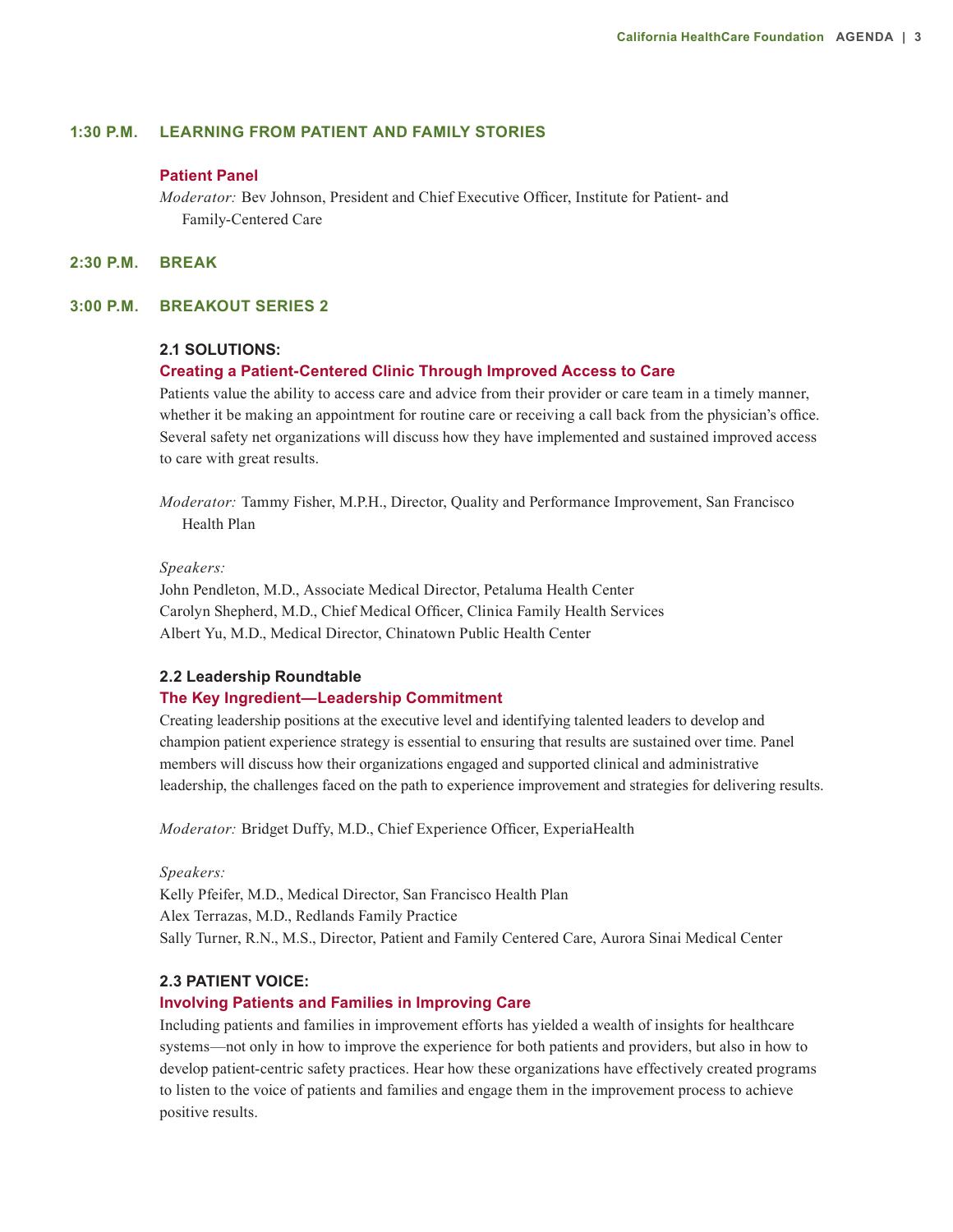*Moderator:* Bev Johnson, President and Chief Executive Officer, Institute for Patient- and Family-Centered Care

# *Speakers:*

Ellen Chen, M.D., Assistant Clinical Professor, University of California, San Francisco Jay Molofsky, M.D., HIV/AIDS Project Director, Open Door Community Health Centers Jerry Penso, M.D., M.B.A., Medical Director, Continuum of Care, Sharp Rees-Stealy Medical Group

#### **2.4 SOLUTIONS:**

#### **Strategies for Making Connections with Patients Electronically**

New technologies are creating increased opportunities for patient connections. Learn from three organizations that have successfully implemented new technologies to better connect with patients.

*Moderator:* David Lansky, Ph.D., President and Chief Executive Officer, Pacific Business Group on Health

#### *Speakers:*

Jason Cunningham, D.O., Agency Medical Director, West County Health Centers, Inc. Charles Kilo, M.D., M.P.H., Chief Medical Officer, Oregon Health & Sciences University Paul Tang, Vice President, Chief Innovation and Technology Officer, Palo Alto Medical Foundation

# **4:30 p.m. Reception**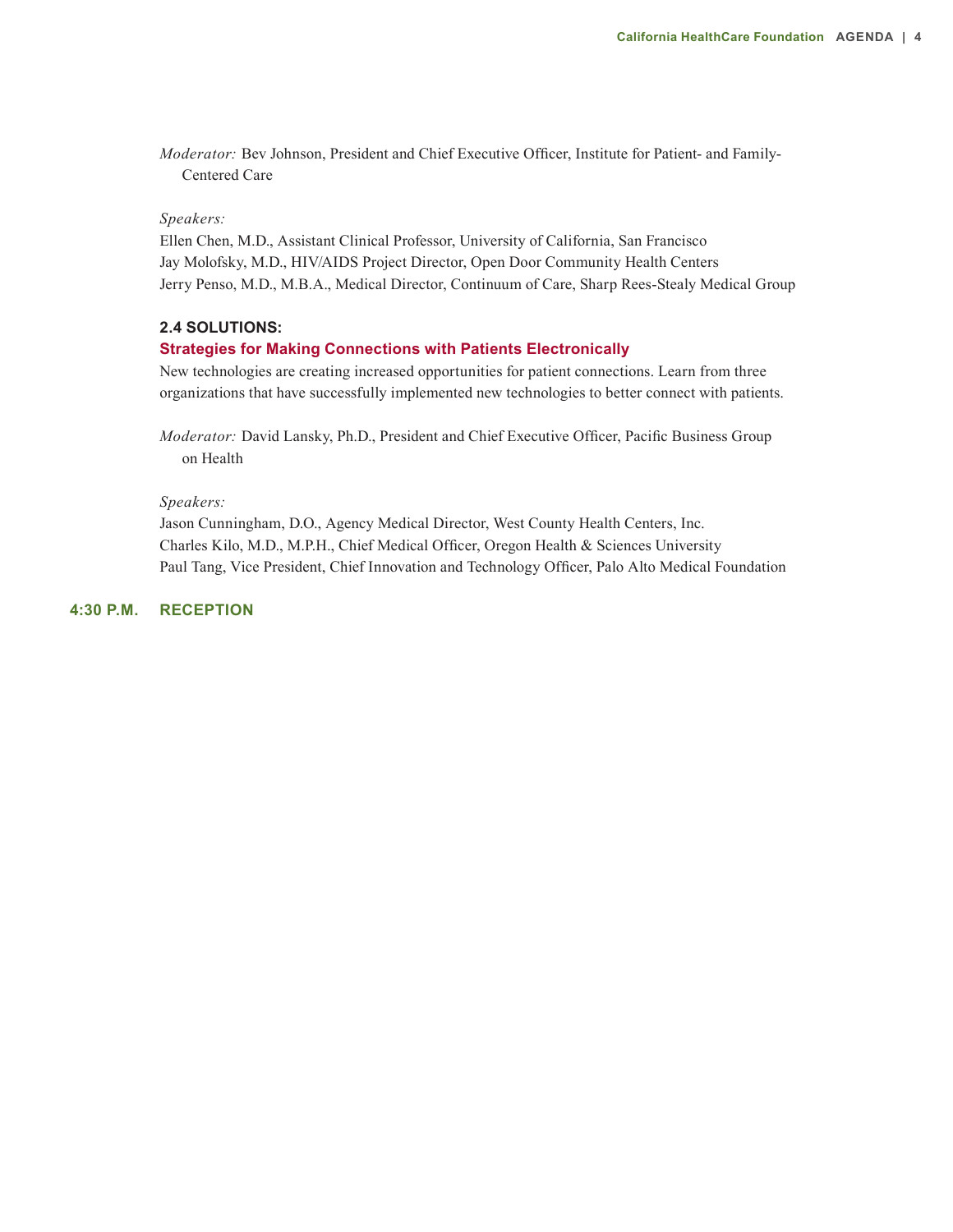

# **Transforming Health Through the Patient Experience**

**January 27–28, 2011** *The Beverly Garland Hotel, Burbank, California*

# **Agenda Day two friday, January 28, 2011**

# **8:00 a.m. Hot Topics Tables & Team Time Breakfast**

# **9:00 a.m. Framing the Day**

Sophia Chang, M.D., M.P.H., Director, Better Chronic Disease Care, California HealthCare Foundation

#### **Keynote Presentation**

Stephen Beeson, M.D., Sharp-Rees Stealy Medical Group

#### **10:00 a.m. Break**

# **10:15 a.m. Breakout Series 3**

# **3.1 SOLUTIONS:**

# **Engaging Staff to Provide an Excellent Patient Experience**

A medical group and community clinic will discuss how staff and provider engagement, development and team building lead to improved patient experience of care. This session will provide a hands-on look at specific tools and tactics used to engage staff and assess progress.

*Moderator:* Giovanna Giuliani, M.B.A., M.P.H., Senior Manager, Pacific Business Group on Health

#### *Speakers:*

Ezequiel Montejano, Clinic Administrator, St. Anthony Free Medical Clinic Kathy Rowan, Chief Operations Officer, Palo Alto Medical Foundation, Camino Division

# **3.2 PATIENT VOICE:**

# **Sharing Patient Experience Data with Providers**

Providing feedback to providers about how their patients view them is a delicate art. Learn from organizations that share patient experience data with providers in a way that results in positive change. Panelists will demonstrate how they collect, share and use data for improvement.

*Moderator:* Diane Stewart, M.B.A., Director, Performance Improvement, Pacific Business Group on Health